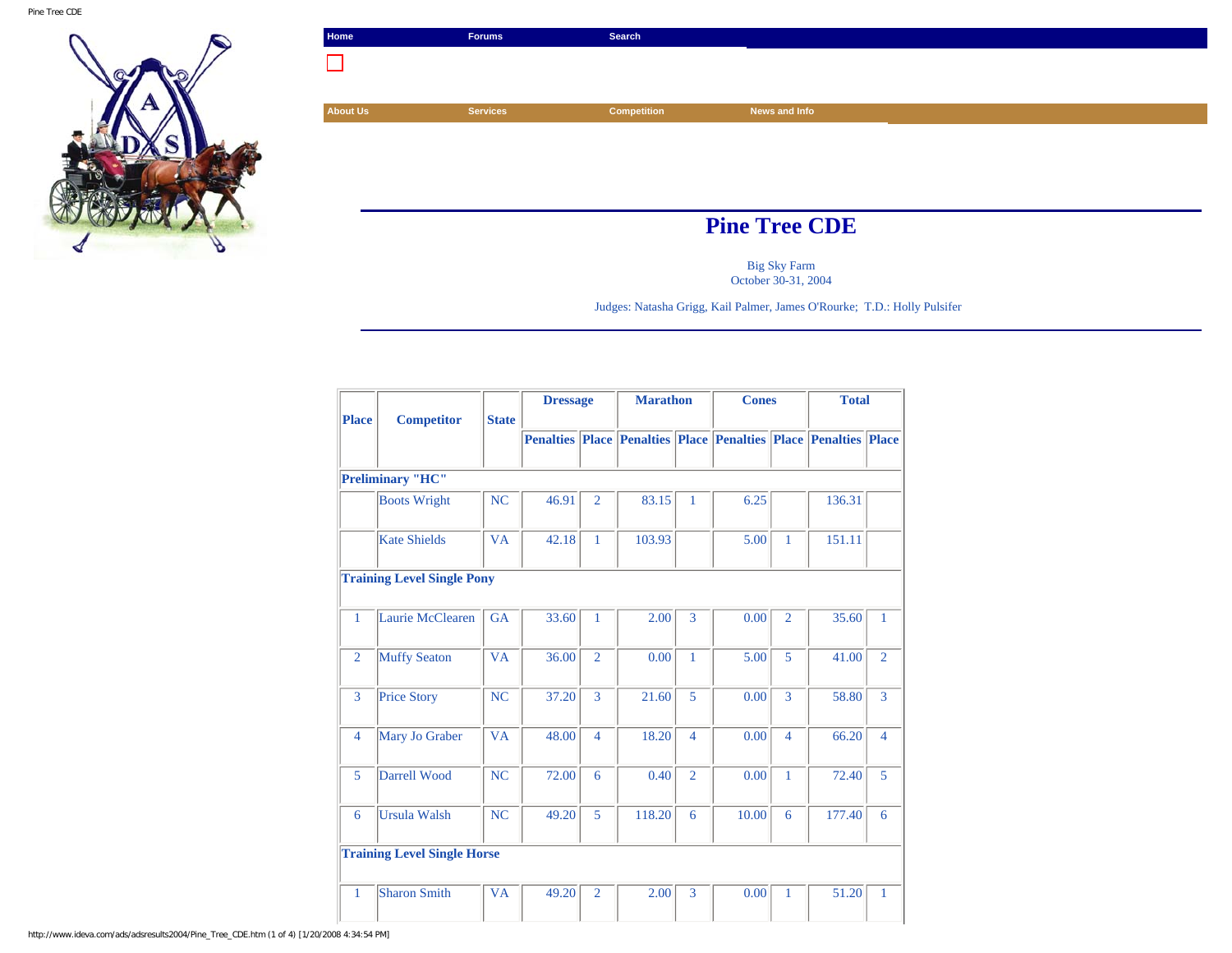| $\overline{2}$ | <b>Abby Shultis</b>                   | NC                         | 46.80 | $\mathbf{1}$   | 0.00   | 1              | 5.00  | 6              | 51.80  | $\overline{2}$ |
|----------------|---------------------------------------|----------------------------|-------|----------------|--------|----------------|-------|----------------|--------|----------------|
| 3              | <b>Bonita Fahrner</b>                 | NC                         | 56.40 | $\overline{4}$ | 0.00   | $\mathbf{1}$   | 0.00  | 3              | 56.40  | 3              |
| 4              | <b>Taylor Stephens</b>                | <b>VA</b>                  | 56.40 | $\overline{4}$ | 2.00   | $\overline{3}$ | 0.00  | $\overline{2}$ | 58.40  | $\overline{4}$ |
| 5              | Marcie Quist                          | <b>NC</b>                  | 66.00 | $\overline{7}$ | 23.20  | 5              | 0.00  | 5              | 89.20  | 5              |
| 6              | <b>Susan Emmert</b>                   | <b>VA</b>                  | 53.20 | 3              | 35.60  | 6              | 15.50 | $\overline{7}$ | 104.30 | 6              |
| $\tau$         | Patricia Smith                        | NC                         | 61.20 | 6              | 69.40  | $\overline{7}$ | 0.00  | $\overline{4}$ | 130.60 | $\overline{7}$ |
|                | <b>Training Level Pair Pony</b>       |                            |       |                |        |                |       |                |        |                |
| 1              | <b>Alice Bentinck</b>                 | <b>VA</b>                  | 44.80 | $\mathbf{1}$   | 16.80  | $\overline{2}$ | 0.00  | $\mathbf{1}$   | 61.60  | 1              |
| $\mathbf{1}$   | Claudia Needham                       | <b>NC</b>                  | 60.40 | $\overline{2}$ | 1.20   | $\mathbf{1}$   | 0.00  | $\overline{2}$ | 61.60  | $\mathbf{1}$   |
| $\overline{3}$ | <b>Deborah Branson</b>                | <b>NC</b>                  | 65.60 | 3              | 34.00  | 3              | 1.50  | 3              | 101.10 | $\overline{3}$ |
|                | <b>Training Level Pair Horse</b>      |                            |       |                |        |                |       |                |        |                |
| $\mathbf{1}$   | <b>Sterling Graburn</b>               | FL                         | 50.00 | $\mathbf{1}$   | 1.00   | 1              | 0.00  | 1              | 51.00  | 1              |
|                | <b>Preliminary Level Single Pony</b>  |                            |       |                |        |                |       |                |        |                |
| $\mathbf{1}$   | <b>Tracey Higgins</b>                 | NJ                         | 61.45 | 3              | 65.08  | $\mathbf{1}$   | 0.00  | $\overline{2}$ | 126.53 | 1              |
| $\overline{2}$ | Jennie Ozley                          | NC                         | 56.36 | $\overline{2}$ | 74.32  | $\overline{2}$ | 0.00  | $\mathbf{1}$   | 130.68 | $\overline{2}$ |
| 3              | <b>Penny Stuckey</b>                  | NC                         | 46.91 | $\mathbf{1}$   | 126.48 | $\overline{4}$ | 5.00  | $\overline{3}$ | 178.39 | 3              |
| 4              | <b>Dolly Gibbons</b>                  | MS                         | 75.64 | 5              | 123.17 | 3              | 36.50 | 5              | 235.31 | $\overline{4}$ |
| 5              | <b>Cheryl Childress</b>               | <b>VA</b>                  | 63.27 | $\overline{4}$ | 240.33 | 5              | 26.50 | $\overline{4}$ | 330.10 | 5              |
|                | <b>Preliminary Level Single Horse</b> |                            |       |                |        |                |       |                |        |                |
| $\mathbf{1}$   | <b>Shelly Temple</b>                  | <b>VA</b>                  | 47.18 | $\mathbf{1}$   | 51.39  | $\overline{2}$ | 1.00  | $\overline{4}$ | 99.57  | $\mathbf{1}$   |
| $\overline{2}$ | Lynda Jowers                          | $\mathop{\rm FL}\nolimits$ | 54.91 | $\overline{5}$ | 49.44  | $\mathbf{1}$   | 0.00  | $\overline{3}$ | 104.35 | $\overline{2}$ |
| $\overline{3}$ | <b>Molly Robertson</b>                | NC                         | 54.18 | $\overline{4}$ | 52.98  | $\overline{3}$ | 0.00  | $\overline{2}$ | 107.16 | $\overline{3}$ |
|                |                                       |                            |       |                |        |                |       |                |        |                |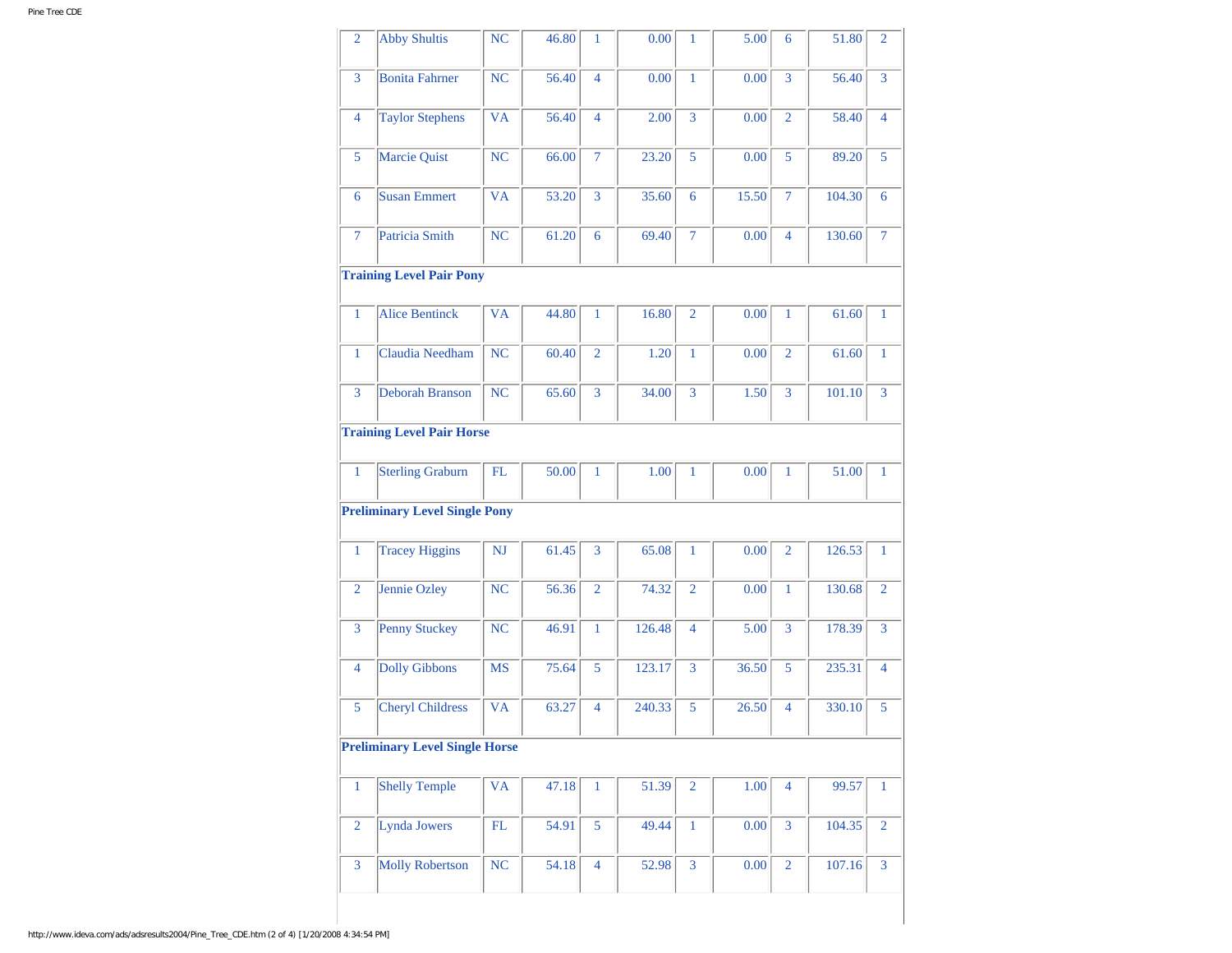| $\overline{4}$ | Robin Foster                                 | <b>NY</b>      | 55.64 | 6              | 53.87  | $\overline{4}$ | 5.00 | 6              | 114.51 | 4              |
|----------------|----------------------------------------------|----------------|-------|----------------|--------|----------------|------|----------------|--------|----------------|
| 5              | <b>Sherrie Davis</b>                         | N <sub>C</sub> | 52.27 | $\overline{2}$ | 74.48  | 6              | 0.00 | $\mathbf{1}$   | 126.75 | 5              |
| 6              | <b>Susan Sweet</b>                           | <b>SC</b>      | 60.36 | $\overline{7}$ | 73.74  | 5              | 1.50 | 5              | 135.60 | 6              |
| $\overline{7}$ | <b>Abby Schultz</b>                          | NC             | 52.73 | $\overline{3}$ | 106.29 | $\overline{7}$ | 5.00 | $\overline{7}$ | 164.02 | $\overline{7}$ |
|                | <b>Preliminary Level Pair Pony</b>           |                |       |                |        |                |      |                |        |                |
| 1              | <b>Tracey Morgan</b>                         | <b>MD</b>      | 42.18 | $\mathbf{1}$   | 57.57  | $\mathbf{1}$   | 4.50 | $\mathbf{1}$   | 104.25 | $\mathbf{1}$   |
| $\overline{2}$ | <b>Tricia Chelberg</b>                       | <b>SC</b>      | 53.00 | $\overline{2}$ | 106.82 | $\overline{2}$ | 7.50 | 3              | 167.32 | $\overline{2}$ |
|                | Linda McVicker                               | <b>NC</b>      | 65.73 | 3              | 0.00   | W              | 5.00 | $\overline{2}$ | 70.73  |                |
|                | <b>Preliminary Level Pair Horse</b>          |                |       |                |        |                |      |                |        |                |
| $\mathbf{1}$   | <b>Darryl Billing</b>                        | <b>CAN</b>     | 45.09 | $\mathbf{1}$   | 69.94  | $\mathbf{1}$   | 0.00 | $\mathbf{1}$   | 115.03 | $\mathbf{1}$   |
|                | <b>Keady Cadwell</b>                         | <b>NC</b>      | 64.36 | $\overline{2}$ | 87.43  | $\mathbb{R}$   | 8.50 | $\overline{2}$ | 160.29 |                |
|                | <b>Preliminary Level Four-in-Hand Ponies</b> |                |       |                |        |                |      |                |        |                |
| 1              | Lindsay Taliaferro                           | <b>NC</b>      | 65.45 | $\mathbf{1}$   | 195.22 | 1              | 2.50 | $\mathbf{1}$   | 263.17 | 1              |

| P1 | <b>Name of Driver</b> | <b>Presentation</b> | <b>Marathon</b><br><b>Dressage</b> |  | <b>Cones</b> | <b>Total</b> |  |
|----|-----------------------|---------------------|------------------------------------|--|--------------|--------------|--|
|    | <b>Level</b>          |                     |                                    |  |              |              |  |
|    |                       |                     |                                    |  |              |              |  |